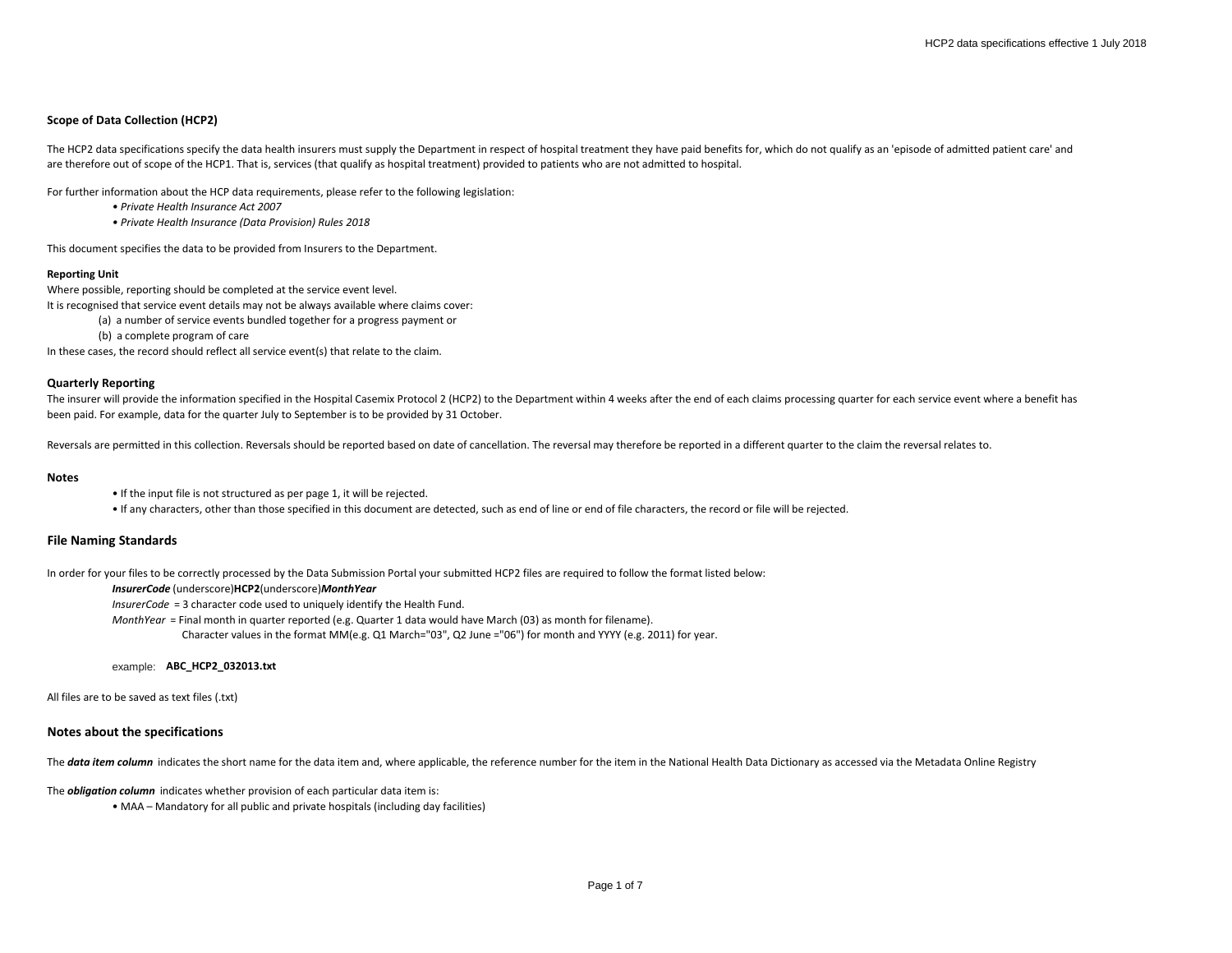The *position column* indicates the position within the fixed file format that each data item is to be reported.

The *type and size column* indicates the number and type of character/s the data item should contain where:

- A indicates the data item contains alphanumeric characters (alphabetic, numeric and other special characters). Data must be left justified.
- N indicates the data item contains numeric characters (numbers 0 to 9) only. Data items must be right justified and zero-prefixed to fully fill the item unless otherwise stated in the coding description.

The *format column* indicates the format of the characters of the data item:

• DDMMYYYY indicates the data item contains date information where DD represents the day, MM represents the month and YYYY represents the century and year. For example, 5 July 2006 would be entered 05072006

*• hhmm* indicates the data item contains time information based on a 24-hour clock, where hh represents the hour and mm represents the minutes. For example 2.35pm would be entered 1435.

*• blank filled* , in relation to a data item, means that the data item is filled with blank spaces.

- *zero filled* , in relation to a data item, means that the data item is filled with zeros.
- *zero prefix* means that leading zeros are to be inserted if necessary to ensure that the number of characters in the entry matches the data item size specified for the item.
- *Charges & Benefits* supply in dollars and cents (omit decimal point) with leading zeros to fully fill item. Negative amounts are permitted for reversals. An entry of 000000000 means that no benefit/charge was recorded.

See the coding description column for any other special formatting requirements.

The *repetition column* indicates the number of times the data item is repeated within the data file.

The **coding description column** provides the definition for the data item, valid values and any additional information to clarify what data should be reported and how. If a METeOR reference is indicated in the data item column, refer to the National Health Data Dictionary for definition and collection methods.

The *edit rules column* outlines the edit checks the Department will run the data through in the Department's Enterprise Data Warehouse. These are split into critical errors where data will be rejected and warnings where data will be identified.

The *error codes column* indicates the error code attributed to each of the edit checks.

## **Definitions/Acronyms**

In this document:

*hospital* means a facility for which there is in force a Ministerial declaration that the facility is hospital under subsection 121-5(6) of the *Private Health Insurance Act 2007* . hospital treatment is treatment (including the provision of goods and services) provided to a person with the intention to manage a disease, injury or condition, either at a hospital or with direct involvement of the hospital, by either a person who is authorised by a hospital to provide the treatment or under the management or control of such a person (subsection 121-5, *Private Health Insurance Act 2007* ).

Exclusions to hospital treatment (eg treatment provided in an emergency department of a hospital) are specified in the Private Health Insurance (Health Insurance Business) Rules 2010, Part 3, Rule 8. Inclusions to hospital treatment (eg some Chronic Disease Management Programs not involving prevention) are specified in the Private Health Insurance (Health Insurance Business) Rules 2010, Part 3.

#### *insurer* means a private health insurer.

*NHDD* means the (most current version of the) 'National Health Data Dictionary', accessible via the Metadata Online Registry (METeOR). service is the period reported in the record. It can relate to an individual service event or program, or a number of services events covered during the period of a claim. *service event* means an interaction between one or more health care providers with one or more persons for assessment, care, consultation and/or treatment. **PHIAC** means the Private Health Insurance Administration Council.

# **Further information**

For further information about the HCP requirements, please see the following websites: General information about the data collection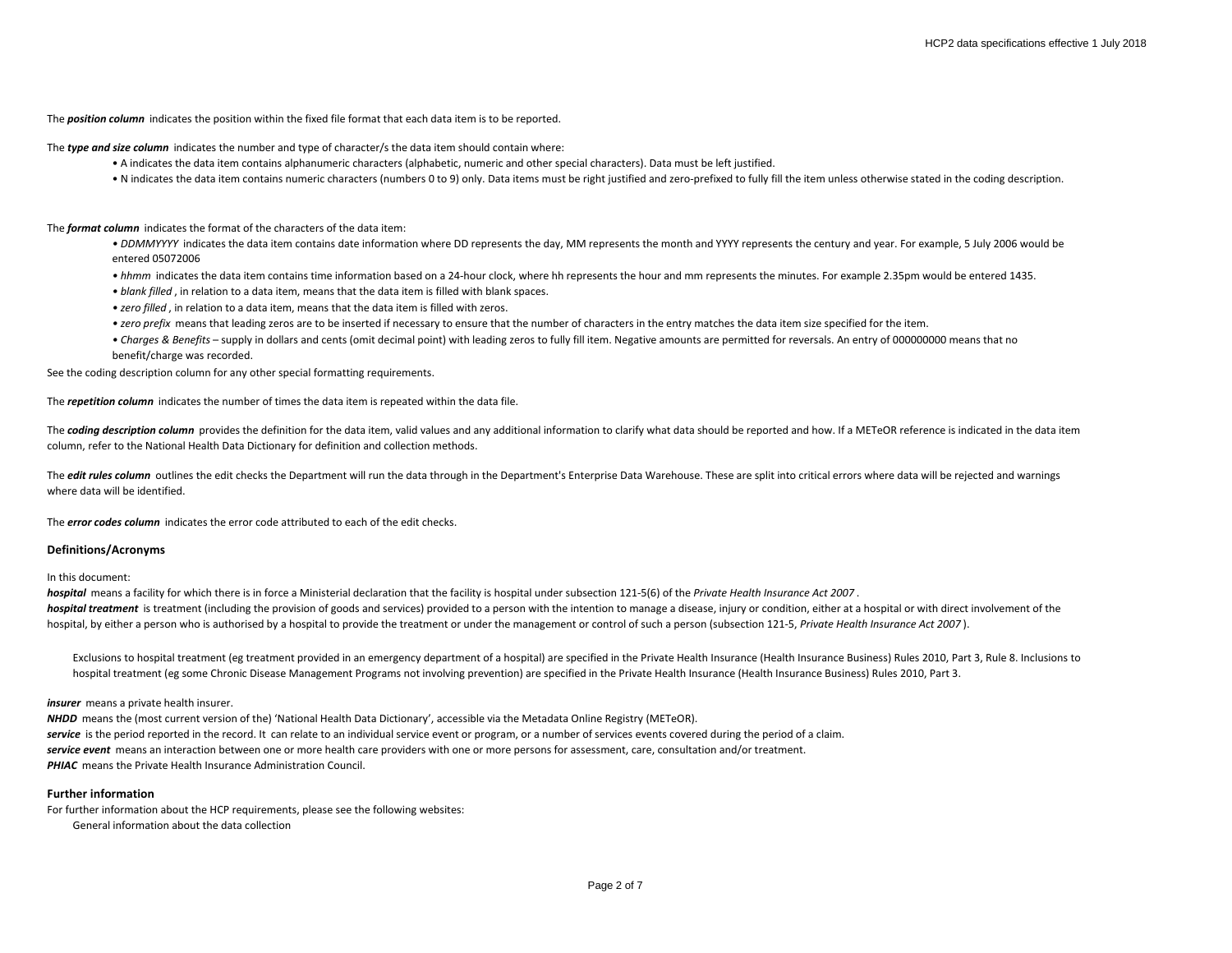<http://www.health.gov.au/internet/main/publishing.nsf/Content/health-casemix-data-collections-about-HCP>

List of Hospital provider numbers

To request a list of hospital provider numbers please email: hcp@health.gov.au

Metadata and health dictionary specifications

<http://meteor.aihw.gov.au/content/index.phtml/itemId/181162>

For private health insurance industry information [http://www.apra.gov.au](http://www.apra.gov.au/)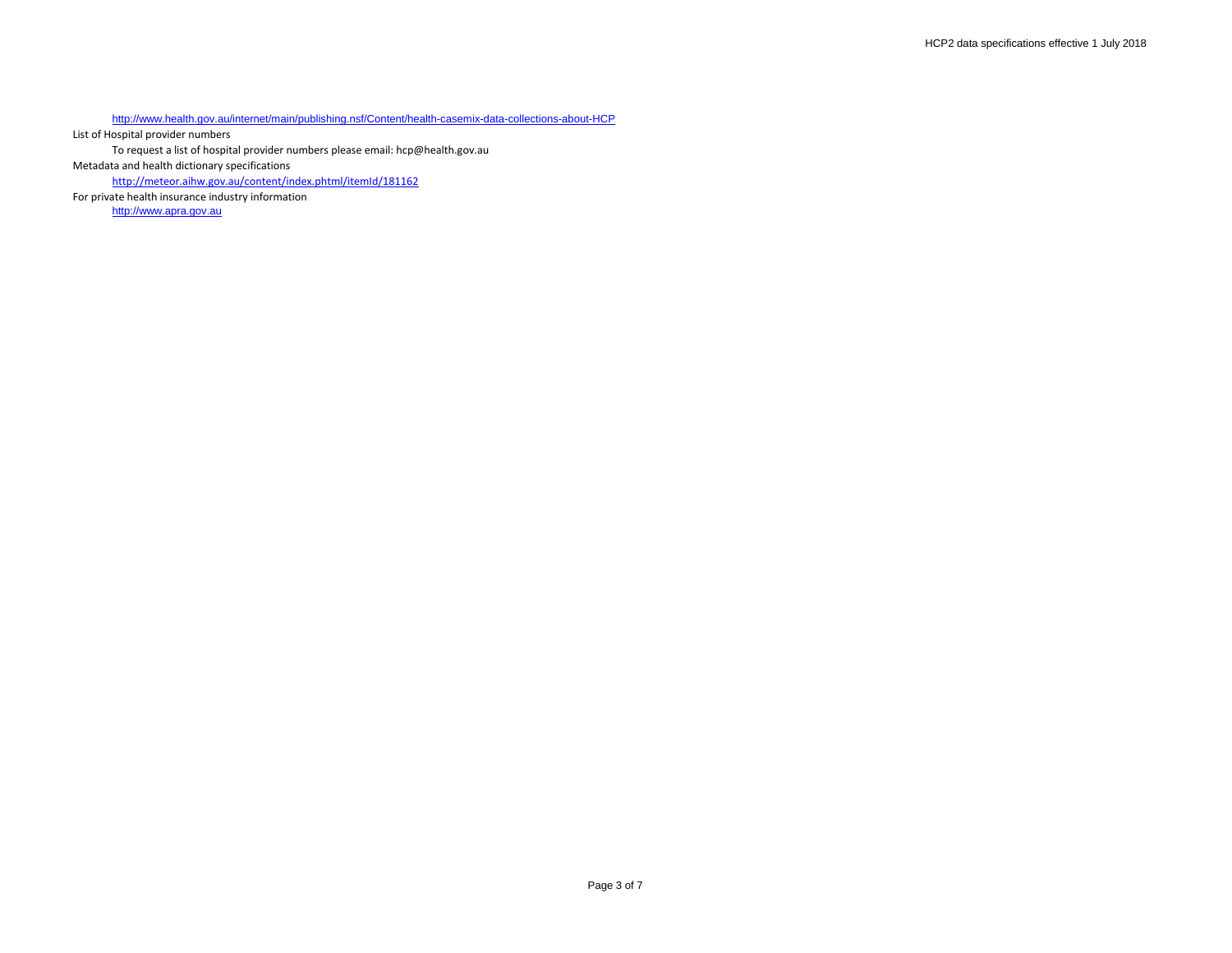| #<br>$ $ Item   |                    | <b>Quantity</b>        | Type & size<br>Format         |        | <b>Values/description</b> | <b>Edit Rules</b>                                                       | <b>Error Code/s</b>                                     |                  |
|-----------------|--------------------|------------------------|-------------------------------|--------|---------------------------|-------------------------------------------------------------------------|---------------------------------------------------------|------------------|
|                 | <b>FILE HEADER</b> |                        | one per physical file of data | A(8)   | <b>YYYYMM</b>             | Valid value 'HCPDATA2'                                                  |                                                         |                  |
| $\overline{2}$  |                    |                        |                               | A(3)   |                           | Source identifier (INSURER (or other) IDENTIFIER)                       | <b>Reject</b> file if not same as specified in the      | HE02.0           |
|                 |                    |                        |                               |        |                           |                                                                         | physical file name.                                     |                  |
|                 |                    |                        |                               |        |                           |                                                                         | Reject file if not a valid insurer code.                | HE02.1           |
| 3               |                    |                        |                               | A(6)   |                           | YEAR-MONTH (last month of the claims processing quarter                 | Reject file if not in format YYYYMM.                    | HE03.0           |
|                 |                    |                        |                               |        |                           | reported)                                                               | <b>Reject</b> file if does not match the month year     | HE03.1           |
|                 |                    |                        |                               |        |                           |                                                                         | specified in the physical file name.                    |                  |
| $\overline{4}$  |                    |                        |                               | N(2)   |                           | The number of Insurers' data in this file; valid values 1-99 eq. > 1 if | If present, reject file if not $= 1$ or 01.             | HE04             |
|                 |                    |                        |                               |        |                           | one organisation is reporting multiple affiliated insurers              |                                                         |                  |
| 5               | May be repeated    | <b>INSURER HEADER</b>  | one per Insurer               | A(1)   | YYYYMM                    | Valid value 'B'                                                         | <b>Reject</b> file if not $=$ 'B'                       | HE <sub>05</sub> |
| 6               | within a file      |                        |                               | A(3)   |                           | INSURER IDENTIFIER                                                      | Reject file if not same as Source identifier value HE06 |                  |
|                 |                    |                        |                               |        |                           |                                                                         | In FILE HEADER section item 2 above.                    |                  |
| 7               |                    |                        |                               | A(6)   |                           | YEAR-MONTH (last month of the claims processing quarter                 | <b>Reject</b> file if not same as YEAR-MONTH value      | HE07             |
|                 |                    |                        |                               |        |                           | reported)                                                               | In FILE HEADER section item 3 above.                    |                  |
| $\overline{8}$  |                    | <b>SERVICE RECORDS</b> | many per Insurer              | A(112) |                           | 112 characters; record type of 'O' followed by 111 character record     |                                                         |                  |
|                 |                    |                        |                               |        |                           | as specified in this document                                           |                                                         |                  |
| $\overline{9}$  |                    | <b>INSURER TRAILER</b> | one per Insurer               | A(1)   |                           | Valid Value 'T'                                                         | <b>Reject</b> file if not $=$ 'T                        | HE09             |
| 10              |                    |                        |                               | A(3)   |                           | INSURER IDENTIFIER                                                      | Reject file if not same as Source Identifier value HE10 |                  |
|                 |                    |                        |                               |        |                           |                                                                         | In FILE HEADER section item 2 above.                    |                  |
| 11              |                    |                        |                               | N(6)   |                           | Number of service episode records                                       | If present, reject file if not numeric                  | <b>HE11</b>      |
| 12 FILE TRAILER |                    |                        | one per physical file of data | A(1)   |                           | Valid value 'Z'                                                         | Reject file if not 'Z'                                  | <b>HE12</b>      |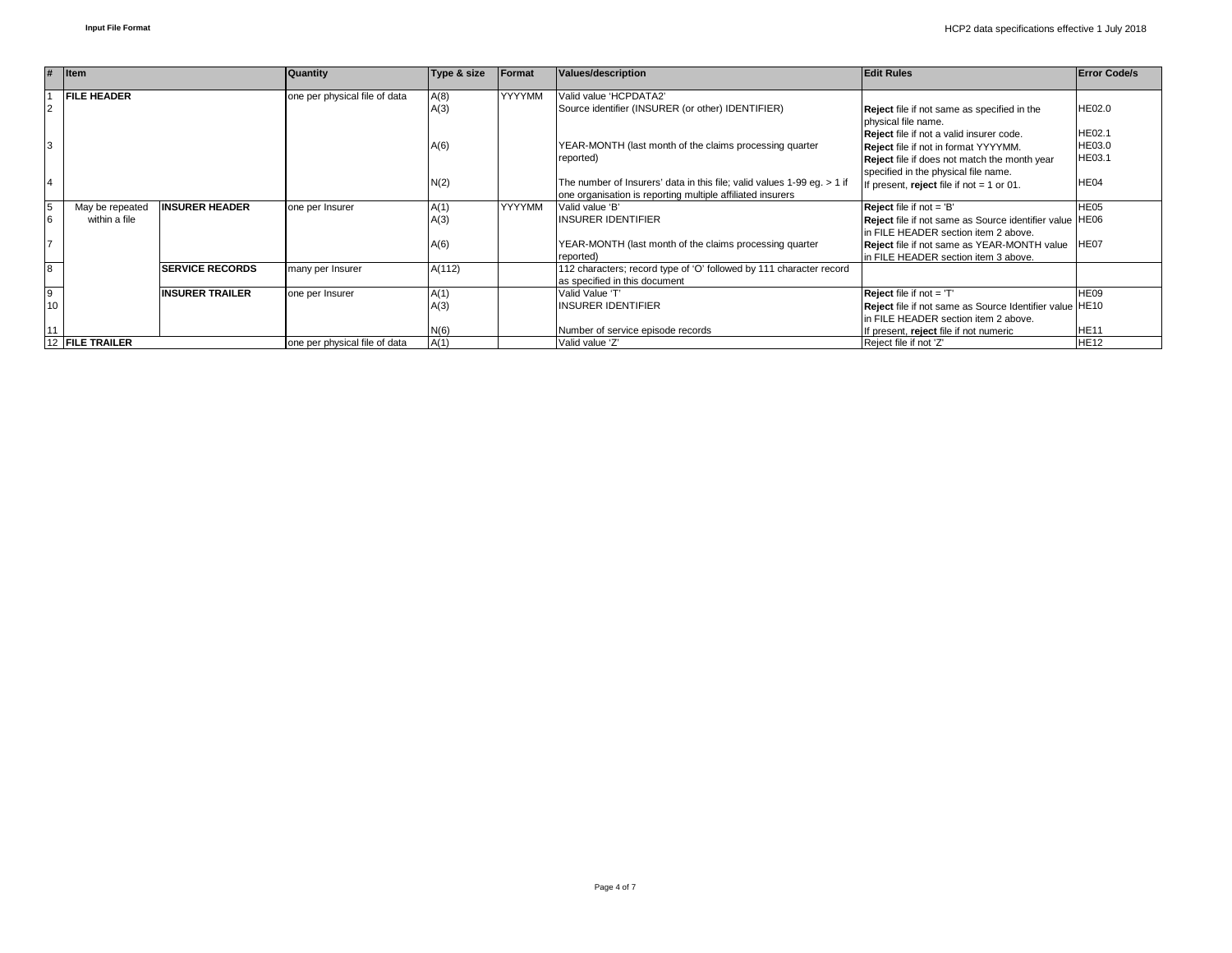|                 | No Data Item             | <b>METeOR</b><br>identifier | <b>ECLIPSE</b><br>identifier | Obligation Position Position Type & | <b>Start</b> | <b>End</b> | size  | Format                                                                      | <b>Repetition Coding description</b>                                                                                                                                                                                                                                                                                                                                                          | <b>Edit Rules</b>                                                                                                  | Error<br>code/s |
|-----------------|--------------------------|-----------------------------|------------------------------|-------------------------------------|--------------|------------|-------|-----------------------------------------------------------------------------|-----------------------------------------------------------------------------------------------------------------------------------------------------------------------------------------------------------------------------------------------------------------------------------------------------------------------------------------------------------------------------------------------|--------------------------------------------------------------------------------------------------------------------|-----------------|
|                 | Insurer identifier       |                             |                              | MAA                                 |              | 3          | A(3)  | Left justify                                                                | Insurer identifier from a list of registered private health insurers.                                                                                                                                                                                                                                                                                                                         | Reject record if not same as Source<br>Identifier value in FILE HEADER<br>item 2.                                  | SE001.1         |
| $\overline{2}$  | Person Identifier        |                             |                              | MAA                                 |              | 24         | A(21) | Left justify                                                                | This is an insurer-specific person identifier, unique within an<br>establishment or agency, regardless of any change in<br>membership.<br>This number should be consistently used for each event or<br>episode that a person receives so that a patient's journey can be<br>constructed regardless of place of care.                                                                          | Reject record if blank                                                                                             | SE002           |
| 3               | Provider (hospital) code |                             |                              | MAA                                 | 25           | 32         | A(8)  | <b>NNNNNNNA</b>                                                             | The hospital provider number.<br>Provider number must be 8 characters in length (include leading<br>zeros) and in upper case.<br>"OVERSEAS" = overseas provider<br>Format: 0NNNNNNA                                                                                                                                                                                                           | Reject record if not (a valid 8<br>character Commonwealth provider<br>number or 'OVERSEAS').                       | SE003           |
|                 | Hospital type            |                             |                              | MAA                                 | 33           | 33         | N(1)  |                                                                             | The type of hospital.<br>$1 = \text{public}$<br>$2 = private$<br>$3$ = private day facility<br>$4 =$ public day facility                                                                                                                                                                                                                                                                      | Reject record if not (1, 2, 3 or 4).<br><b>Identify</b> if Hospital type does not<br>match provider hospital table | SE004<br>SW004  |
| 5               | Hospital contract status |                             |                              | <b>MAA</b>                          | 34           | 34         | A(1)  |                                                                             | The payment arrangement the insurer has with the hospital<br>$Y = a$ hospital with which a Insurer has a contract<br>$N = a$ hospital with which the Insurer does not have a contract.<br>$T = a$ hospital is paid under 2nd Tier benefit arrangement<br>B = a hospital is paid under a "Bulk payment" arrangement                                                                            | Reject record if not ('Y' or 'N' or 'T' or SE005<br>'B').                                                          |                 |
| $6\phantom{.}6$ | Service charge           |                             |                              | <b>MAA</b>                          | 35           | 43         | N(9)  | Right justify<br>Zero prefix<br>\$\$\$\$\$\$\$cc<br>(omit decimal<br>point) | The gross charge raised for the service event(s) or program<br>reported in this record provided within the service start and end<br>date.<br>Reversals are permitted and the negative sign must be the first<br>character $-$ eg "-00010000".<br>Zero fill if no amount charged.                                                                                                              | Reject record if not numeric                                                                                       | <b>SE006</b>    |
|                 | Service benefit          |                             |                              | <b>MAA</b>                          | 44           | 52         | N(9)  | Right justify<br>Zero prefix<br>\$\$\$\$\$\$\$cc<br>(omit decimal<br>point) | The gross benefit paid for the service event(s) or program<br>reported in this record provided within the service start and end<br>date.<br>Reversals are permitted and the negative sign must be the first<br>character $-$ eg "-00010000".<br>Zero fill if no amount paid (treatment where no benefit is paid is<br>out of scope for the collection, but will not be rejected if supplied). | Reject record if not numeric                                                                                       | <b>SE007</b>    |
|                 | Front end deductible     |                             |                              | MAA                                 | 53           | 61         | N(9)  | Right justify<br>Zero prefix<br>\$\$\$\$\$\$\$cc<br>(omit decimal<br>point) | The amount of Front End Deductible (excess) deducted from the<br>benefit otherwise payable by the Insurer to the hospital.<br>Reversals are permitted and the negative sign must be the first<br>character - eg "-00010000".<br>Zero fill if not applicable.                                                                                                                                  | Reject record if not numeric                                                                                       | <b>SE008</b>    |
| 9               | Date of birth            | 287007                      |                              | MAA                                 | 62           | 69         | A(8)  | <b>DDMMYYYY</b>                                                             | The date of birth of the person.                                                                                                                                                                                                                                                                                                                                                              | Reject record if not in format<br><b>DDMMYYYY</b>                                                                  | <b>SE009</b>    |
| 10              | Sex                      | 635126                      |                              | MAA                                 | 70           | 70         | N(1)  |                                                                             | The distinction between male, female, and others who do not hay<br>biological characteristics typically associated with either the male<br>or female sex, as represented by a code.<br>$1 = Male$<br>$2 =$ Female<br>3 = Intersex or Indeterminate Other<br>9 = Not stated / inadequately described                                                                                           | Reject record if not (1, 2, 3 or 9).                                                                               | SE010           |
|                 | 11 Postcode - Australian | 611398                      |                              | MAA                                 | 71           | 74         | N(4)  | Right justify<br>Zero prefix                                                | The numeric descriptor for a postal delivery area, aligned with<br>locality, suburb or place for the address of a person.<br>Codes 9999 = unknown postcode<br>and $8888 = 0$ verseas<br>will be used instead of METeOR codes 0097, 0098, 0099.                                                                                                                                                | Reject record if not (a valid<br>Australian postcode or 9999 or<br>8888).                                          | SE011           |
| 12              | Service start date       |                             |                              | MAA                                 | 75           | 82         | A(8)  | DDMMYYYY                                                                    | The date on which a service event or program of treatment<br>commenced.<br>This may relate to an individual service event date, the date of the<br>first service event in a program of care, or the first service event<br>included in the claim for this record.                                                                                                                             | Reject record if not in format<br><b>DDMMYYYY</b>                                                                  | SE012           |